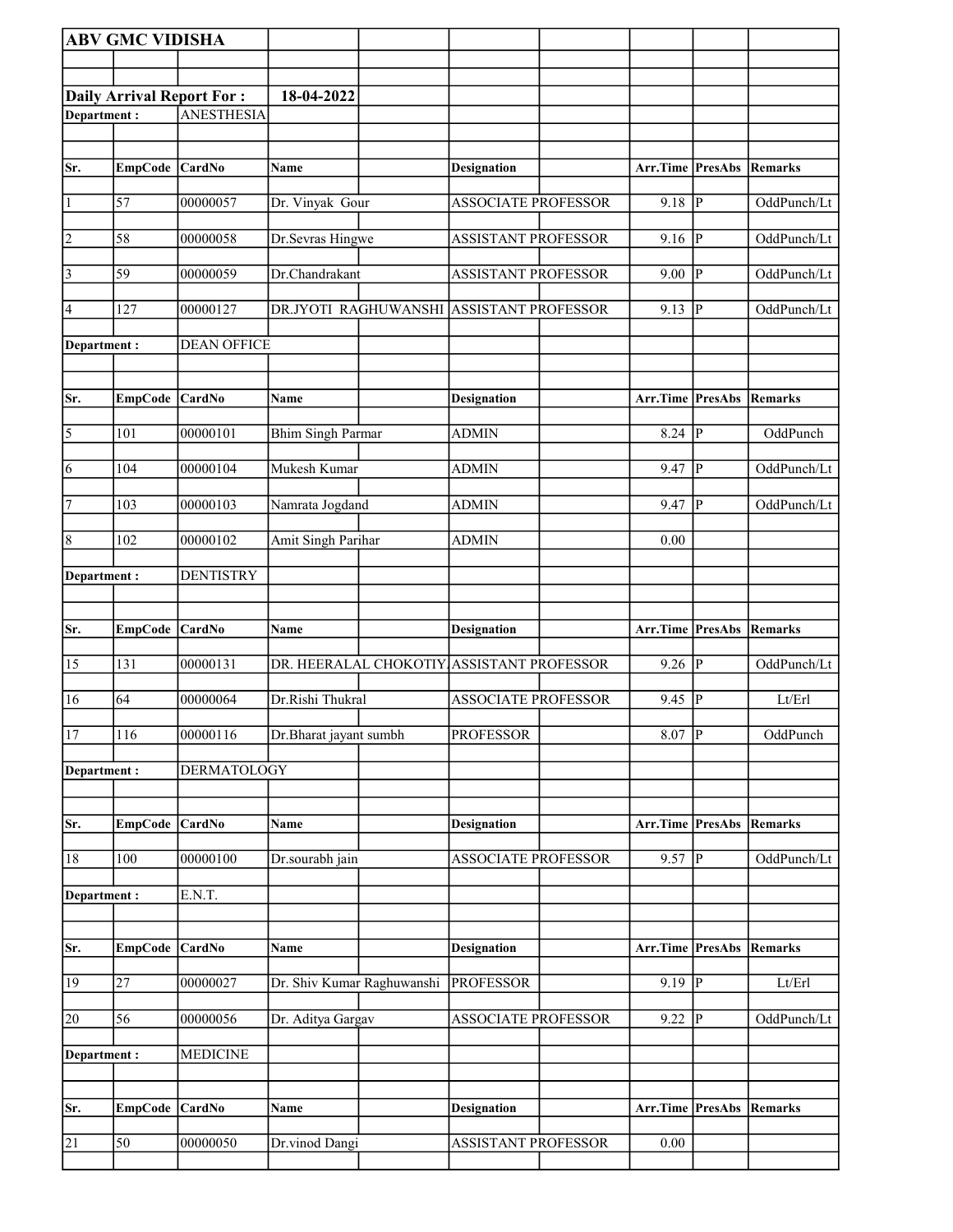| $\overline{22}$ | 129             | 00000129           | Dr. Mahendra pratap Singh |                                         | <b>ASSISTANT PROFESSOR</b> | $9.42 \overline{P}$             |                        | Lt/Erl       |
|-----------------|-----------------|--------------------|---------------------------|-----------------------------------------|----------------------------|---------------------------------|------------------------|--------------|
| $\sqrt{23}$     | 23              | 00000023           | Dr. Arvind Chouhan        |                                         | <b>ASSOCIATE PROFESSOR</b> | 0.00                            |                        |              |
| 24              | 30              | 00000030           | Dr. Sandeep Aharwar       |                                         | <b>ASSOCIATE PROFESSOR</b> | 0.00                            | <b>LEAVE</b>           | <b>LEAVE</b> |
| 25              | 12              | 00000012           | Dr Preshant shrivastava   |                                         | <b>PROFESSOR</b>           | 9.52                            | P                      | OddPunch/Lt  |
| Department:     |                 | OBST. & GYNEE      |                           |                                         |                            |                                 |                        |              |
|                 |                 |                    |                           |                                         |                            |                                 |                        |              |
| Sr.             | EmpCode CardNo  |                    | Name                      |                                         | <b>Designation</b>         | Arr.Time PresAbs                |                        | Remarks      |
| 26              | 42              | 00000042           | Dr. Mridula singh         |                                         | <b>ASSISTANT PROFESSOR</b> | 0.00                            | <b>LEAVE</b>           | <b>LEAVE</b> |
| 27              | 41              | 00000041           | Dr.Aarti sharma           |                                         | <b>ASSOCIATE PROFESSOR</b> | 9.58                            | P                      | OddPunch/Lt  |
| 28              | 96              | 00000096           | DR. Sudha Chourasia       |                                         | <b>PROFESSOR</b>           | 10.10                           | P                      | OddPunch/Lt  |
| Department:     |                 | OPHTHALMOLOGY      |                           |                                         |                            |                                 |                        |              |
|                 |                 |                    |                           |                                         |                            |                                 |                        |              |
| Sr.             | EmpCode CardNo  |                    | Name                      |                                         | <b>Designation</b>         | Arr.Time PresAbs Remarks        |                        |              |
| 29              | 121             | 00000121           | Dr.Nikhila Yadav          |                                         | <b>ASSISTANT PROFESSOR</b> | 9.08                            | $\overline{P}$         | OddPunch/Lt  |
| $ 30\rangle$    | 46              | 00000046           | Dr. Sapna Raghuwanshi     |                                         | <b>ASSOCIATE PROFESSOR</b> | 0.00                            |                        |              |
| $\overline{31}$ | 120             | 00000120           |                           | Dr.Shivcharan Lal Chadravansh PROFESSOR |                            | 9.22                            | P                      | OddPunch/Lt  |
| Department:     |                 | <b>ORTHOPEDICS</b> |                           |                                         |                            |                                 |                        |              |
|                 |                 |                    |                           |                                         |                            |                                 |                        |              |
|                 |                 |                    |                           |                                         |                            |                                 |                        |              |
| Sr.             | EmpCode CardNo  |                    | Name                      |                                         | <b>Designation</b>         | Arr.Time                        | <b>PresAbs Remarks</b> |              |
| 32              | 10              | 00000010           | Dr Atul varshney          |                                         | <b>PROFESSOR</b>           | 9.40                            | P                      | OddPunch/Lt  |
| $\overline{33}$ | 20              | 00000020           | Dr. Sanat Singh           |                                         | <b>ASSOCIATE PROFESSOR</b> | 9.32                            | P                      | OddPunch/Lt  |
| $\overline{34}$ | $\overline{55}$ | 00000055           | Dr. Sanjay Upadhya        |                                         | ASSOCIATE PROFESSOR        |                                 | $0.00$ LEAVE           | <b>LEAVE</b> |
| $\overline{35}$ | 123             | 00000123           | Dr. Vipin kumar Mishraa   |                                         | <b>ASSISTANT PROFESSOR</b> | 9.05                            | lP.                    | Lt/Erl       |
| 36              | 124             | 00000124           | Dr.Sunil Kirar            |                                         | <b>ASSISTANT PROFESSOR</b> | 9.25                            | P                      | Lt/Erl       |
| Department:     |                 | <b>PEADITRICS</b>  |                           |                                         |                            |                                 |                        |              |
|                 |                 |                    |                           |                                         |                            |                                 |                        |              |
| Sr.             | <b>EmpCode</b>  | <b>CardNo</b>      | <b>Name</b>               |                                         | <b>Designation</b>         | <b>Arr.Time PresAbs Remarks</b> |                        |              |
| 37              | 19              | 00000019           | Dr. D Sharad Gedam        |                                         | <b>ASSOCIATE PROFESSOR</b> | 9.53 $  \overline{P}$           |                        | OddPunch/Lt  |
| 38              | 60              | 00000060           | Dr.Shiv R.k. Dubey        |                                         | ASSISTANT PROFESSOR        | 0.00                            |                        |              |
| 39              | 61              | 00000061           | Dr.Deepak K. Uikey        |                                         | ASSOCIATE PROFESSOR        | $9.22 \overline{P}$             |                        | OddPunch/Lt  |
| 40              | 44              | 00000044           | Dr. Priya Gogia           |                                         | ASSISTANT PROFESSOR        | 0.00                            |                        |              |
| 41              | $\overline{9}$  | 00000009           | Dr Neeti agarawal         |                                         | <b>PROFESSOR</b>           | 9.53   $\overline{P}$           |                        | OddPunch/Lt  |
| Department:     |                 | <b>PSYCHIATRY</b>  |                           |                                         |                            |                                 |                        |              |
|                 |                 |                    |                           |                                         |                            |                                 |                        |              |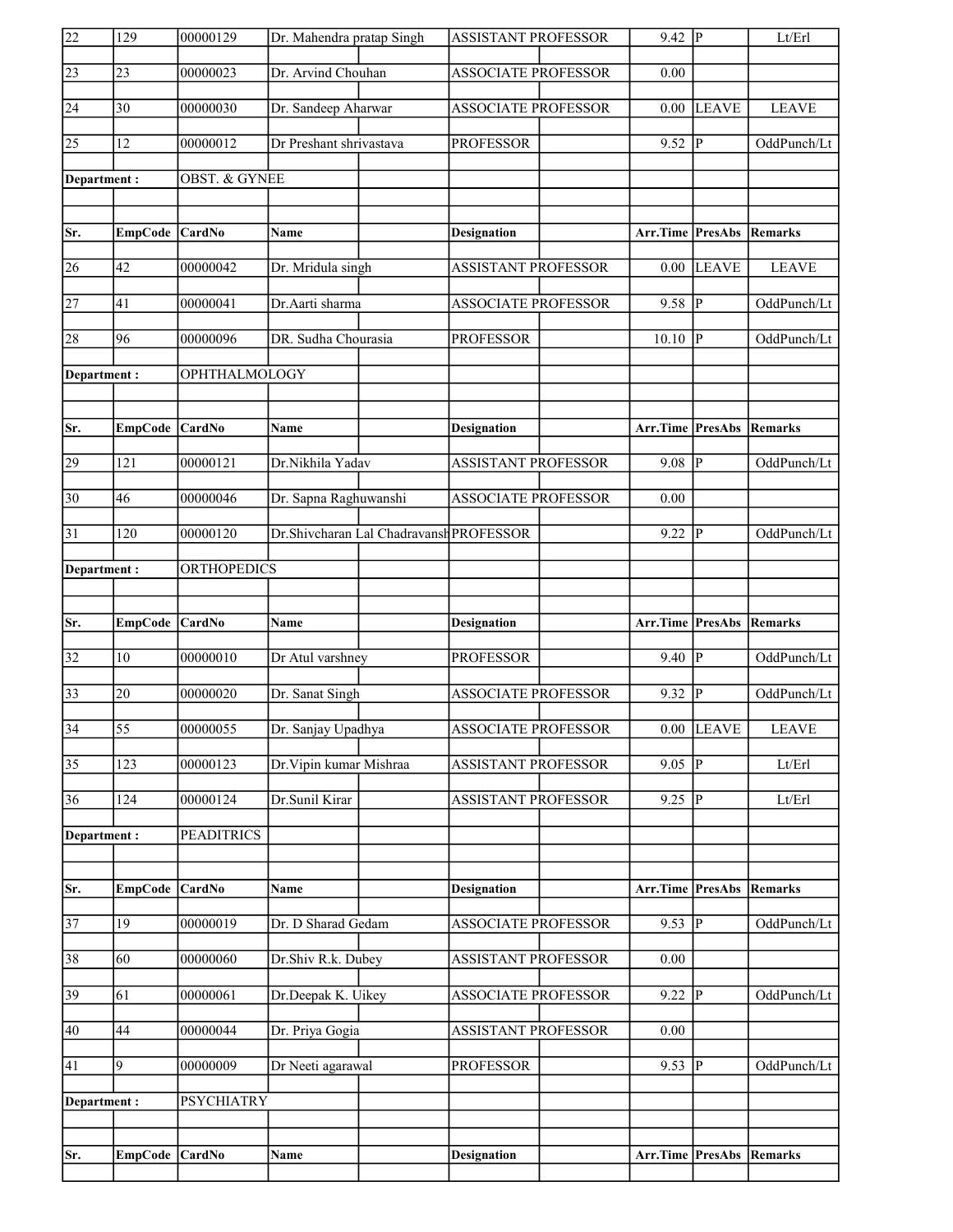| $\overline{42}$<br>65 |                 | 00000065              | Dr Naresh solanki         |  | <b>ASSISTANT PROFESSOR</b> |  | 0.00     | <b>LEAVE</b>   | <b>LEAVE</b> |
|-----------------------|-----------------|-----------------------|---------------------------|--|----------------------------|--|----------|----------------|--------------|
|                       |                 |                       |                           |  |                            |  |          |                |              |
|                       | Department:     | <b>RADIODIAGNOSIS</b> |                           |  |                            |  |          |                |              |
|                       |                 |                       |                           |  |                            |  |          |                |              |
|                       |                 |                       |                           |  |                            |  |          |                |              |
| Sr.                   | <b>EmpCode</b>  | CardNo                | Name                      |  | <b>Designation</b>         |  | Arr.Time | <b>PresAbs</b> | Remarks      |
|                       |                 |                       |                           |  |                            |  |          |                |              |
| 43                    | 109             | 00000109              | Dr.Rahil kumar Sharma     |  | <b>ASSISTANT PROFESSOR</b> |  | 9.48     | IР             | OddPunch/Lt  |
|                       |                 | <b>SURGERY</b>        |                           |  |                            |  |          |                |              |
|                       | Department:     |                       |                           |  |                            |  |          |                |              |
|                       |                 |                       |                           |  |                            |  |          |                |              |
| Sr.                   | <b>EmpCode</b>  | <b>CardNo</b>         | <b>Name</b>               |  | <b>Designation</b>         |  | Arr.Time | PresAbs        | Remarks      |
|                       |                 |                       |                           |  |                            |  |          |                |              |
| 44                    | 66              | 00000066              | Dr. sandeep K. Arihwar    |  | <b>ASSISTANT PROFESSOR</b> |  | 9.36     | IР             | OddPunch/Lt  |
| 45                    | 67              | 00000067              | Dr. Kamlesh Singh Mourya  |  | <b>ASSISTANT PROFESSOR</b> |  | 0.00     |                |              |
|                       |                 |                       |                           |  |                            |  |          |                |              |
| 46                    | 26              | 00000026              | Dr. Pradeep BalmikI       |  | <b>ASSOCIATE PROFESSOR</b> |  | 9.32     | P              | OddPunch/Lt  |
|                       |                 |                       |                           |  |                            |  |          |                |              |
| $\overline{47}$       | 107             | 00000107              | Dr.Ishant kumar Chourasia |  | <b>ASSOCIATE PROFESSOR</b> |  | 8.10     | P              | OddPunch     |
|                       |                 |                       |                           |  |                            |  |          |                |              |
| 48                    | 21              | 00000021              | Dr. Raj Kishor Singh      |  | <b>ASSOCIATE PROFESSOR</b> |  | 9.39     | P              | OddPunch/Lt  |
| 49                    | 117             | 00000117              | Dr.Arvind Diwakaer        |  | <b>ASSOCIATE PROFESSOR</b> |  | 9.50     | P              | Lt/Erl       |
|                       |                 |                       |                           |  |                            |  |          |                |              |
| $\overline{50}$       | 132             | 00000132              | <b>DR.AKASH JAIN</b>      |  | <b>ASSISTANT PROFESSOR</b> |  | 0.00     |                |              |
|                       |                 |                       |                           |  |                            |  |          |                |              |
| $\overline{51}$       | 11              | 00000011              | Dr Dharmdas paramhans     |  | <b>PROFESSOR</b>           |  | 0.00     | lod            | <b>OD</b>    |
|                       |                 |                       |                           |  |                            |  |          |                |              |
|                       | Department:     | T.B. & CHEST          |                           |  |                            |  |          |                |              |
|                       |                 |                       |                           |  |                            |  |          |                |              |
| Sr.                   | <b>EmpCode</b>  | <b>CardNo</b>         | <b>Name</b>               |  | <b>Designation</b>         |  | Arr.Time | PresAbs        | Remarks      |
|                       |                 |                       |                           |  |                            |  |          |                |              |
| $\overline{52}$       | $\overline{62}$ | 00000062              | Dr.Ajay Upadhyay          |  | <b>ASSISTANT PROFESSOR</b> |  | 9.27     | P              | OddPunch/Lt  |
|                       |                 |                       |                           |  |                            |  |          |                |              |
| $\overline{53}$       | 122             | 00000122              | Dr.Ratan kumar            |  | <b>PROFESSOR</b>           |  | 0.00     |                |              |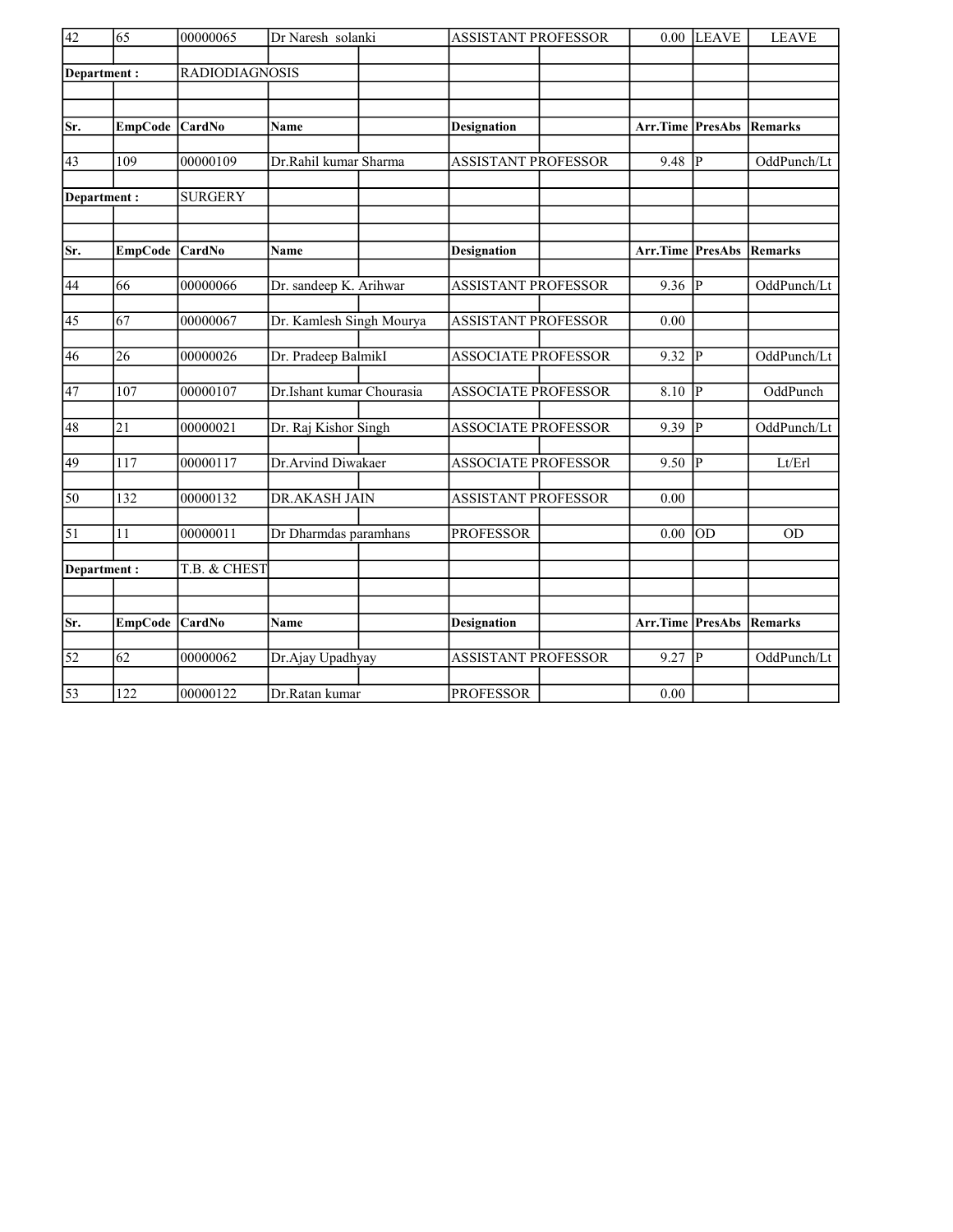|                 | <b>ABV GMC VIDISHA</b> |                                  |                            |                            |                          |                         |              |
|-----------------|------------------------|----------------------------------|----------------------------|----------------------------|--------------------------|-------------------------|--------------|
|                 |                        |                                  |                            |                            |                          |                         |              |
|                 |                        | <b>Daily Arrival Report For:</b> | 18-04-2022                 |                            |                          |                         |              |
| Department:     |                        | <b>ANATOMY</b>                   |                            |                            |                          |                         |              |
|                 |                        |                                  |                            |                            |                          |                         |              |
| Sr.             | <b>EmpCode</b>         | $\overline{\text{CardNo}}$       | Name                       | <b>Designation</b>         | Arr.Time PresAbs Remarks |                         |              |
|                 |                        |                                  |                            |                            |                          |                         |              |
| $\vert$ 1       | 76                     | 00000076                         | Dr. Sujata Netam           | <b>DEMONSTRATOR</b>        | 0.00                     | LEAVE                   | <b>LEAVE</b> |
| $\overline{2}$  | 14                     | 00000014                         | Dr. Naina Wakode           | <b>ASSOCIATE PROFESSOR</b> | 9.17                     | P                       | OddPunch/Lt  |
| $\sqrt{3}$      | 49                     | 00000049                         | Dr. Harsh Kumar Chawre     | <b>ASSISTANT PROFESSOR</b> | 0.00                     |                         |              |
| 4               | 1                      | 00000001                         | DR. RASHMI DEOPUJARI       | <b>PROFESSOR</b>           | 9.55                     | $\overline{\mathbf{P}}$ | OddPunch/Lt  |
| 5               | $\overline{31}$        | 00000031                         | Dr. Manisha Vijaywargiya   | <b>ASSISTANT PROFESSOR</b> | 9.42                     | $\mathbf{P}$            | OddPunch/Lt  |
| 6               | 111                    | 00000111                         | DR. OM PRAKASH GAUR        | <b>DEMONSTRATOR</b>        | 8.59                     | lР                      | OddPunch/Lt  |
| 7               | 75                     | 00000075                         | Dr Garima pardhi           | <b>ASSISTANT PROFESSOR</b> | 0.00                     | <b>LEAVE</b>            | <b>LEAVE</b> |
| Department:     |                        | <b>BIOCHEMISTRY</b>              |                            |                            |                          |                         |              |
|                 |                        |                                  |                            |                            |                          |                         |              |
| Sr.             | <b>EmpCode</b>         | <b>CardNo</b>                    | Name                       | <b>Designation</b>         | Arr.Time PresAbs         |                         | Remarks      |
| $\vert 8$       | 33                     | 00000033                         | Dr. Sankalp kumar Tripathi | <b>ASSISTANT PROFESSOR</b> | 9.06                     | $\overline{\mathbb{P}}$ | OddPunch/Lt  |
| $\overline{9}$  | 72                     | 00000072                         | Dr. Shubhangi Anand Kale   | <b>DEMONSTRATOR</b>        | 9.53                     | P                       | OddPunch/Lt  |
| $\overline{10}$ | 77                     | 00000077                         | Dr. Poonam Singh           | <b>DEMONSTRATOR</b>        | 9.49                     | ∣P                      | OddPunch/Lt  |
| 11              | 114                    | 00000114                         | DR. BHAGWAN SINGH          | <b>DEMONSTRATOR</b>        | 9.27                     | $\overline{P}$          | OddPunch/Lt  |
| 12              | 81                     | 00000081                         | Dr Vandana singh           | <b>DEMONSTRATOR</b>        | 0.00                     |                         |              |
| 13              | 16                     | 00000016                         | Dr. Vaishali Jain          | <b>PROFESSOR</b>           | 0.00                     |                         |              |
| Department:     |                        | <b>COMMUNITY MEDICINE</b>        |                            |                            |                          |                         |              |
|                 |                        |                                  |                            |                            |                          |                         |              |
| Sr.             | <b>EmpCode</b>         | CardNo                           | Name                       | <b>Designation</b>         | Arr.Time PresAbs Remarks |                         |              |
| 14              | 40                     | 00000040                         | Dr.Indu Jotsna Ekka        | <b>ASSISTANT PROFESSOR</b> | 0.00                     | <b>LEAVE</b>            | <b>LEAVE</b> |
| $\overline{15}$ | 52                     | 00000052                         | Dr. Yogesh Shukla          | <b>ASSISTANT PROFESSOR</b> | $0.00\,$                 | <b>LEAVE</b>            | <b>LEAVE</b> |
| 16              | 113                    | 00000113                         | DR. ANIRUDH                | <b>DEMONSTRATOR</b>        | 9.13                     | $\overline{P}$          | OddPunch/Lt  |
| 17              | 119                    | 00000119                         | Dr.Shailendra Meena        | <b>ASSISTANT PROFESSOR</b> | 0.00                     | <b>LEAVE</b>            | <b>LEAVE</b> |
| 18              | 24                     | 00000024                         | Dr. Richa Nigam            | <b>ASSOCIATE PROFESSOR</b> | 9.56                     | P                       | OddPunch/Lt  |
| 19              | $18\,$                 | 00000018                         | Dr. Vishal Jamra           | <b>ASSOCIATE PROFESSOR</b> | 9.04                     | ∣P                      | OddPunch/Lt  |
| $\overline{20}$ | $\overline{36}$        | 00000036                         | Dr.Neeraj Khare            | <b>ASSISTANT PROFESSOR</b> | 10.28                    | $\overline{\mathbb{P}}$ | OddPunch/Lt  |
| 21              | 37                     | 00000037                         | Dr.Akansha jain            | <b>ASSISTANT PROFESSOR</b> | 9.45                     | lР                      | OddPunch/Lt  |
| $\overline{22}$ | 118                    | 00000118                         | Shobhana yadav             | <b>DEMONSTRATOR</b>        | 9.21                     | lР                      | OddPunch/Lt  |
| 23              | 82                     | 00000082                         | Dr. Ashish Upaddhyay       | <b>DEMONSTRATOR</b>        |                          | $0.00$ LEAVE            | <b>LEAVE</b> |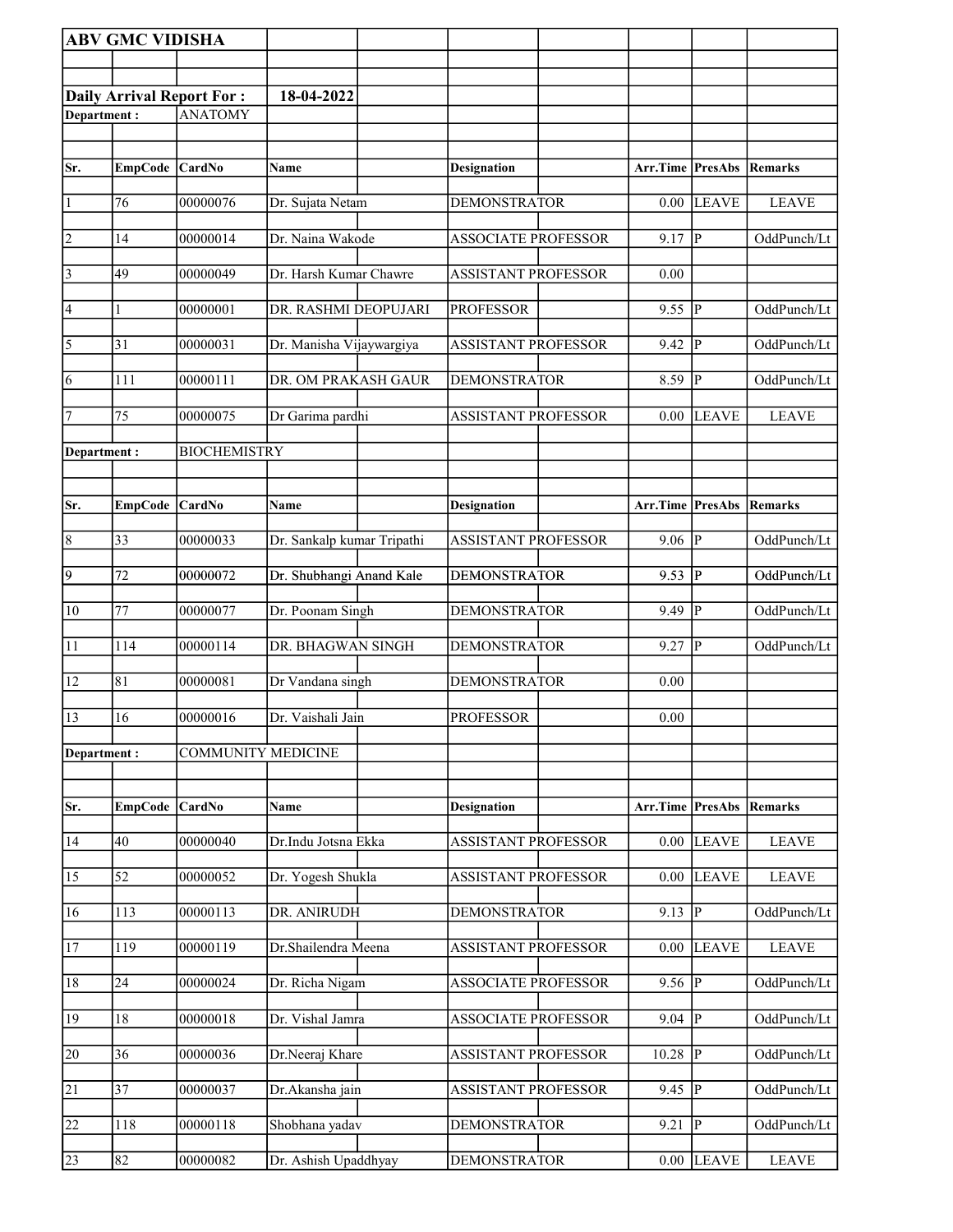| $\overline{24}$ | 80             | 00000080                 | Dr.Nandini shukla           | <b>DEMONSTRATOR</b>        | $9.24$ P         |                        | OddPunch/Lt    |
|-----------------|----------------|--------------------------|-----------------------------|----------------------------|------------------|------------------------|----------------|
| 25              | 7              | 00000007                 | Dr Sanjay agarawal          | <b>PROFESSOR</b>           | 9.53             | P                      | OddPunch/Lt    |
| Department:     |                | <b>DEAN</b>              |                             |                            |                  |                        |                |
|                 |                |                          |                             |                            |                  |                        |                |
| Sr.             | <b>EmpCode</b> | CardNo                   | Name                        | <b>Designation</b>         | Arr.Time PresAbs |                        | Remarks        |
| 26              | 97             | 00000097                 | DR. Sunil Nandeshwar        | <b>DEAN</b>                | 0.00             | OD                     | <b>OD</b>      |
| Department :    |                | <b>FORANSIC MEDICINE</b> |                             |                            |                  |                        |                |
|                 |                |                          |                             |                            |                  |                        |                |
| Sr.             | EmpCode CardNo |                          | <b>Name</b>                 | <b>Designation</b>         | Arr.Time PresAbs |                        | Remarks        |
| 27              | 112            | 00000112                 | DR. POOJA TIWARI            | <b>DEMONSTRATOR</b>        | 9.33             | p                      | OddPunch/Lt    |
| 28              | 54             | 00000054                 | Dr.Manish Nigam             | <b>PROFESSOR</b>           | 9.57             | $\overline{P}$         | OddPunch/Lt    |
| 29              | 126            | 00000126                 | Dr.Vivek kumar Chouksey     | <b>ASSISTANT PROFESSOR</b> | 9.21             | $\overline{P}$         | OddPunch/Lt    |
| 30              | 35             | 00000035                 | Dr. Narendra singh patel    | <b>ASSOCIATE PROFESSOR</b> | 9.56             | ΙP                     | OddPunch/Lt    |
| 31              | 85             | 00000085                 | Dr. Sharad Dohare           | <b>DEMONSTRATOR</b>        | 9.56             | lР                     | OddPunch/Lt    |
| Department:     |                | MICROBIOLOGY             |                             |                            |                  |                        |                |
|                 |                |                          |                             |                            |                  |                        |                |
| Sr.             | EmpCode CardNo |                          | <b>Name</b>                 | <b>Designation</b>         | Arr.Time         | <b>PresAbs Remarks</b> |                |
| 32              | 79             | 00000079                 | Dr.Prashant kumar bhakoriya | <b>DEMONSTRATOR</b>        | 9.56             | lР                     | OddPunch/Lt    |
| 33              | 4              | 00000004                 | Dr Avinash laghave          | <b>PROFESSOR</b>           | 9.53             | $\mathbf P$            | OddPunch/Lt    |
| 34              | 110            | 00000110                 | DR, RAGINI DANGI            | <b>DEMONSTRATOR</b>        | 9.16             | $\mathbf P$            | OddPunch/Lt    |
| 35              | 125            | 00000125                 | DR.Himanshi Bansal          | <b>ASSISTANT PROFESSOR</b> | 9.51             | P                      | OddPunch/Lt    |
| $\overline{36}$ | 88             | 00000088                 | Dr. Sanjay Singh            | <b>ASSISTANT PROFESSOR</b> | 8.55             | $\overline{P}$         | OddPunch/Lt    |
| $\overline{37}$ | 106            | 00000106                 | Dr.Aarti Jain               | <b>ASSOCIATE PROFESSOR</b> | 10.36            | P                      | OddPunch/Lt    |
| Department:     |                | PATHOLOGY                |                             |                            |                  |                        |                |
|                 |                |                          |                             |                            |                  |                        |                |
| Sr.             | <b>EmpCode</b> | CardNo                   | Name                        | <b>Designation</b>         | Arr.Time         | PresAbs                | <b>Remarks</b> |
| 38              | 83             | 00000083                 | Dr.Fuzail Ahmad             | <b>DEMONSTRATOR</b>        | 0.00             |                        |                |
| 39              | 84             | 00000084                 | Dr. Sunil Nagar             | <b>DEMONSTRATOR</b>        | 0.00             |                        |                |
| 40              | 17             | 00000017                 | Dr. Tina Rai                | <b>ASSOCIATE PROFESSOR</b> | 10.01            | P                      | OddPunch/Lt    |
| 41              | 78             | 00000078                 | Dr. Rajnikant ahirwar       | <b>DEMONSTRATOR</b>        | 8.46 $ P $       |                        | OddPunch/Lt    |
| 42              | 128            | 00000128                 | DR.PREETI MANDLOI           | <b>ASSISTANT PROFESSOR</b> | 0.00             | <b>LEAVE</b>           | <b>LEAVE</b>   |
| 43              | 48             | 00000048                 | Dr.Pratibha Meena           | <b>ASSISTANT PROFESSOR</b> | $0.00\,$         |                        |                |
| 44              | 6              | 00000006                 | Dr Gopal krishna sawke      | <b>PROFESSOR</b>           | $0.00\,$         |                        |                |
| 45              | 51             | 00000051                 | Dr. Lal Pranay singh        | <b>ASSISTANT PROFESSOR</b> | 0.00             |                        |                |
|                 |                |                          |                             |                            |                  |                        |                |